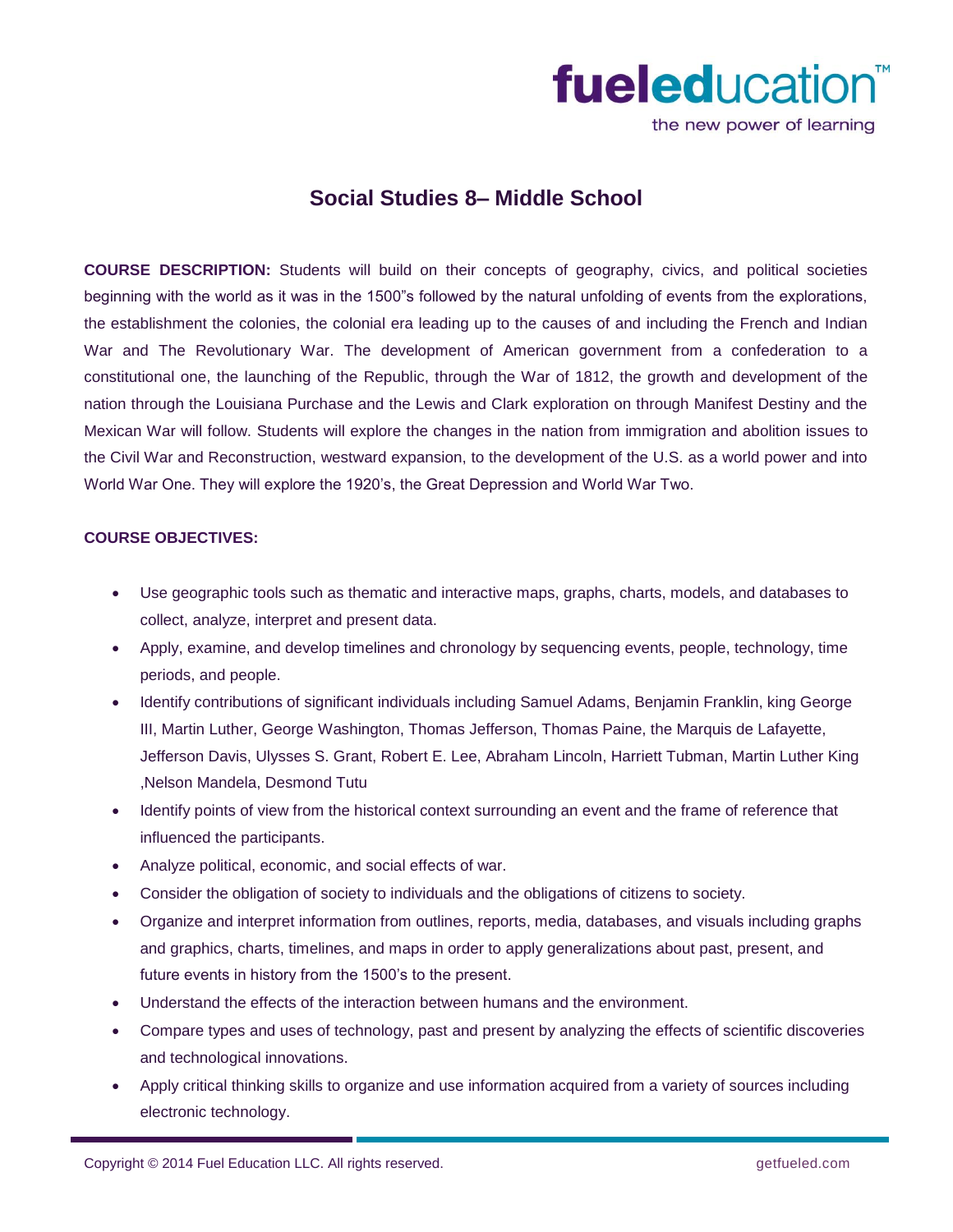

the new power of learning

- Analyze information by sequencing, categorizing, identifying cause and effect relationships, comparing, contrasting, finding the main idea, summarizing, making generalizations and predictions, and drawing inferences and conclusions.
- Evaluate documents such as the Mayflower Compact, The Treaty of Paris, Articles of Confederation, The Constitution of The United States of America, The Bill of Rights and The Emancipation Proclamation.

#### **PREREQUISITES:** None

**COURSE LENGTH:** Two Semesters

**REQUIRED TEXT:** No required textbook for this course.

**MATERIALS LIST:** No required materials for this course.

#### **COURSE OUTLINE:**

### **Semester 1 Unit 1: Early Exploration Unit 2: Excitement, Expansion, Changing Horizons Unit 3: Spanish Influence and Colonization in The New World Unit 4: Jamestown and The New England Colonies Unit 5: The Middle and Southern Colonies Unit 6: The Right to Representation Unit 7: Irresolvable Differences Unit 8: The American Revolution Unit 9: We Are The United States of America Unit 10: Your Government, Your Rights, Your Turn Unit 11: You Have Rights Unit 12: Citizenship Unit 13: A New Government Unit 14: Thomas Jefferson Wins Unit 15: War and Its Legacy/The Industrial Revolution Unit 16: Continuing Transformation Unit 17: The Call of The West Unit 18: State Webquest Semester 2 Unit 19: From Sea to Shining Sea Unit 20: A Nation About to Break Unit 21: Civil War Scavenger Hunt Unit 22: A Long War and Its Legacy Unit 23: Reconstruction: The South Rebuilds Unit 24: Moving West Unit 25: Real Life in the West Unit 26: The Industrial Revolution Continues**